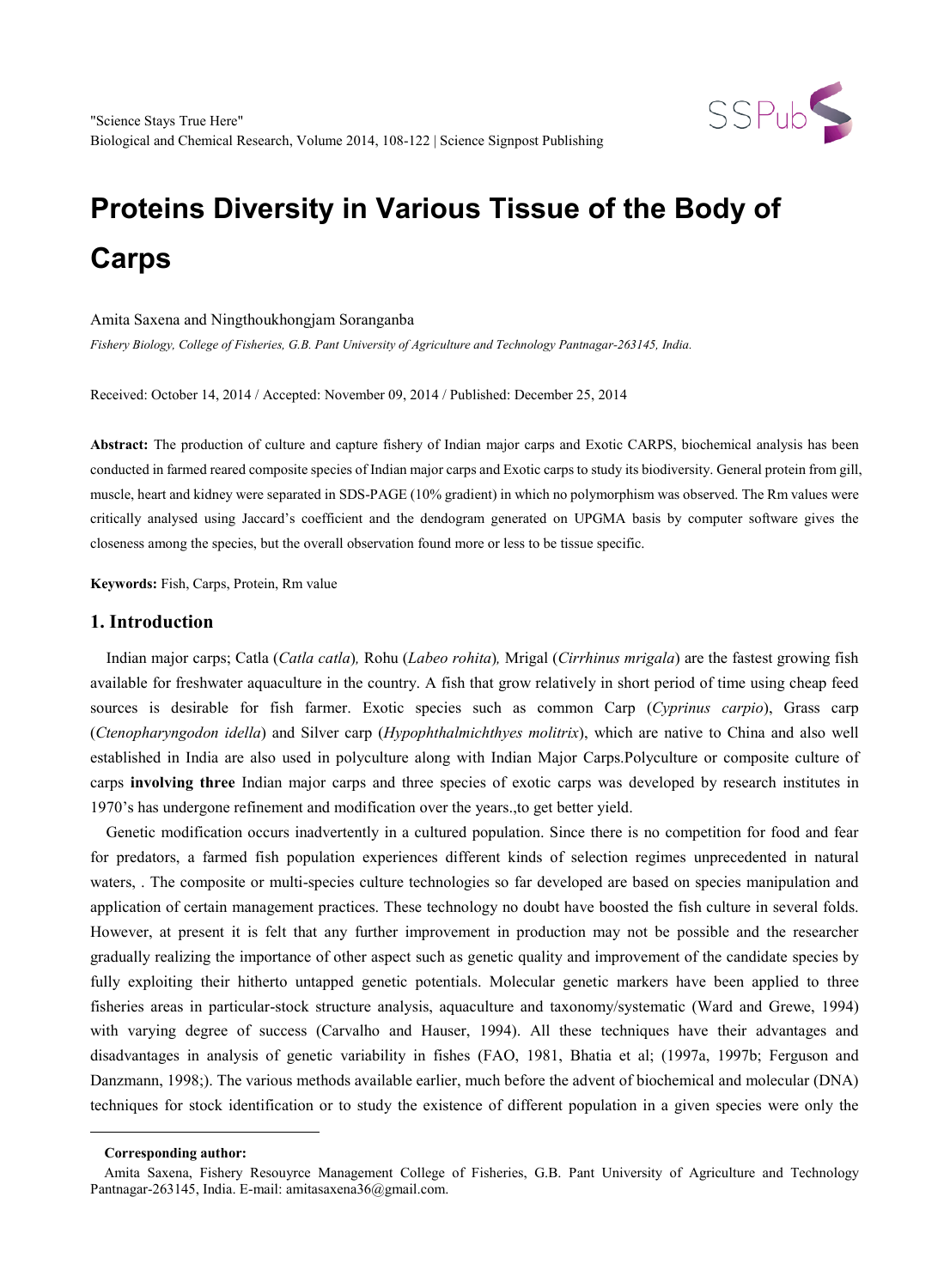morphometric measurement and meristic counts. These methods however, do not provide the degree of polymorphism distinguishable by modern methods especially within species (Reddy, 1999, Ward, 2000). Technological advancement in molecular biology and biochemistry has led to the identification of a variety of discrete, inheritable and stable genetic markers. These markers can be used for addressing problems of relevance to the management and conservation of various fishery stocks Bhatia et al;(2003, 2005).

Some advantages of protein electrophoretic methods include their speed and simplicity; disadvantages include a requirement for fresh or frozen tissue, relatively low level of variation and uncertainty over whether the variability recorded is natural or subject to selective pressure. Keeping in view, the foregoing points, in this study analysis were carried out on samples of three Indian major carps (viz. Rohu, Catla and Mrigal) and exotic/Chinese carps (viz. Grass carp, Silver carp and Common carp). However, in the absence of proper breeding plans, this has led to a gradual decline in the genetic quality of the seed. Consequently the negative effect on inbreeding started appearing with the characteristic poor survival and slow growth, besides disease susceptibility of the hatchery produced seed (Ibrahim *et al.,* 1982, Smith and Conroy 1992). All this suggest that it is an appropriate time to act seriously about genetic improvement of these carps. Thus genetic characterization of this fish species is the appropriate step in this direction.

Considering the above aspects, the present study has been undertaken with following objectives on six species of Catla (*Catla catla*)*,* Rohu (*Labeo rohita*)*,* Mrigal (*Cirrhinus mrigala*), Common carp (*Cyprinus carpio*), Grass carp (*Ctenopharyngodon idella*) and Silver carp (*Hypophthalmichthyes molitrix*)*.*

#### **2. Materials and Methods**

Analysis of tissue specific protein polymorphism of the six species had been done and presented here.

#### **Protein Extraction**

Frozen tissue samples were thawed at  $4^{\circ}$  C by keeping in a refrigerator and 1g of different tissues was cut into small pieces with scissors. Weighing was done in digital balance using Aluminium foils. Homogenization was carried out under chilled conditions in 0.01 M Tris-HCl buffers of pH 6.8 having 1 m EDTA. Ground glass homogenizer was used for this purpose. Homogenized samples were centrifuged at  $10,000$  rpm for 30 minutes at  $4^{\circ}$ C to remove the debris. Supernatant was further used for protein profiling by SDS-PAGE in muscle, gill, heart and kidney.

#### **Protein Estimation**

The method described by as of Bradford (1976) was followed, slight modifications.

#### **Reagents**

<span id="page-1-0"></span>-

#### **A. Preparation of Dye**

Ten milligrams of dye (Co omassie brilliant blue, G-250) was dissolved in 5 ml of absolute alcohol. To this 10 ml of Orthophosphoric acid (85%) was added and the volume was made upto 100 ml with distilled water. Then it was filtered and kept in dark bottle and used within 2 weeks.

#### **B. Standard Protein**

Standard protein solution (BSA) was prepared by dissolving 50 mg BSA in 100ml of distilled water.

**Corresponding author:**

Amita Saxena, , Fishery Resouyrce Management College of Fisheries, G.B. Pant University of Agriculture and Technology Pantnagar-263145, India. E-mail: amitasaxena36@gmail.com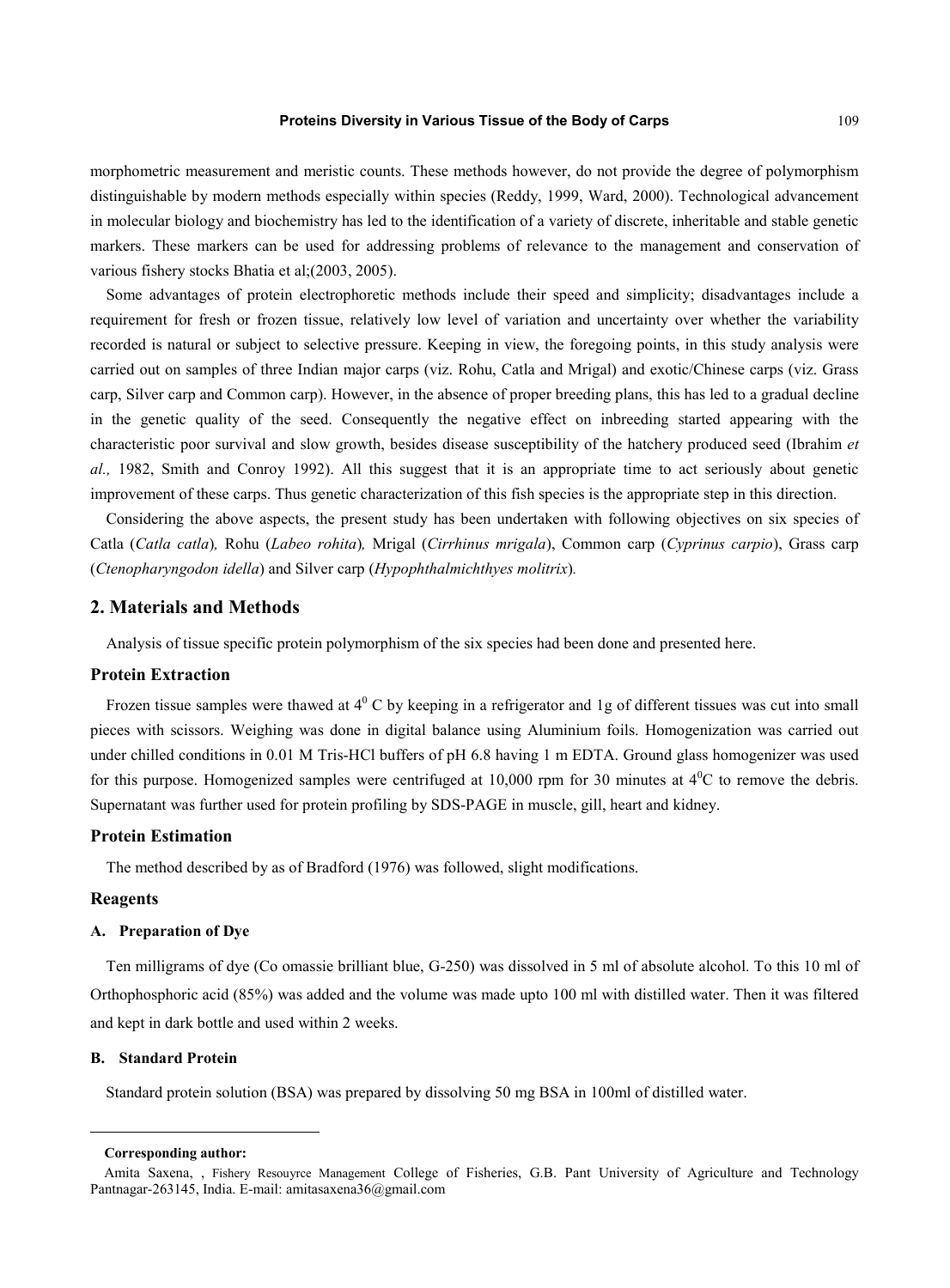#### **Procedure**

- (i). 0.02, 0.04, 0.06, 0.08 and 0.10 ml aliquots of the standard protein solution were pipetted out in 5 cleanly washed dried test tubes.
- (ii). Volumes of 5 tubes were made upto 0.3 ml with distilled water. 0.3 ml of distilled water was poured in a test tube for blank.
- (iii). 3.0 ml of dye was added in each tube and colour intensity was measured at 595 nm. A standard curve of protein concentration vs O.D. was drawn.
- (iv). Tissue extraction fraction was treated in the same way using water blank for measuring the content of protein.

#### **Sodium Dodecyl Sulphate-Polyacrylamide Gel Electrophoresis (SDS-PAGE)**

The procedure of Laemmli (1970) (with certain modifications) was used to check the protein banding in gill, muscle, heart and kidney in order to determine polymorphism.

#### **Reagents**

#### **Monomer Solution (30.8%T 2.7%Cbis)**

60g acrylamide with 1.6g N, N' methylene bis-acrylamide was prepared in 200 ml distilled water. The solution was filtered through.



**Fig 2.1** Standard curve for protein (Bradford dye binding method)

Whatman No. 1 and stored in dark bottle at  $4^{\circ}$  C and used within 2 months.

#### **4X Running Gel Buffer (1.5 M Tris-Cl, pH 8.8)**

36.3g Tris hydroxymethyl aminomethane (Tris) was prepared in 150 ml distilled water and the pH was adjusted to 8.8 with HCl. Final volume was made upto 200 ml. The solution was stored at  $4^0C$  in dark bottle and used within 2 months.

#### **4X Stacking Gel Buffer (0.5 M Tris-Cl, pH 6.8)**

3.0 g Tris was prepared in 40 ml distilled water and the pH was adjusted to 6.8 with HCl. The final volume was made upto 50 ml. The solution was stored at  $4^{\circ}$ C in dark bottle and used within 2 months.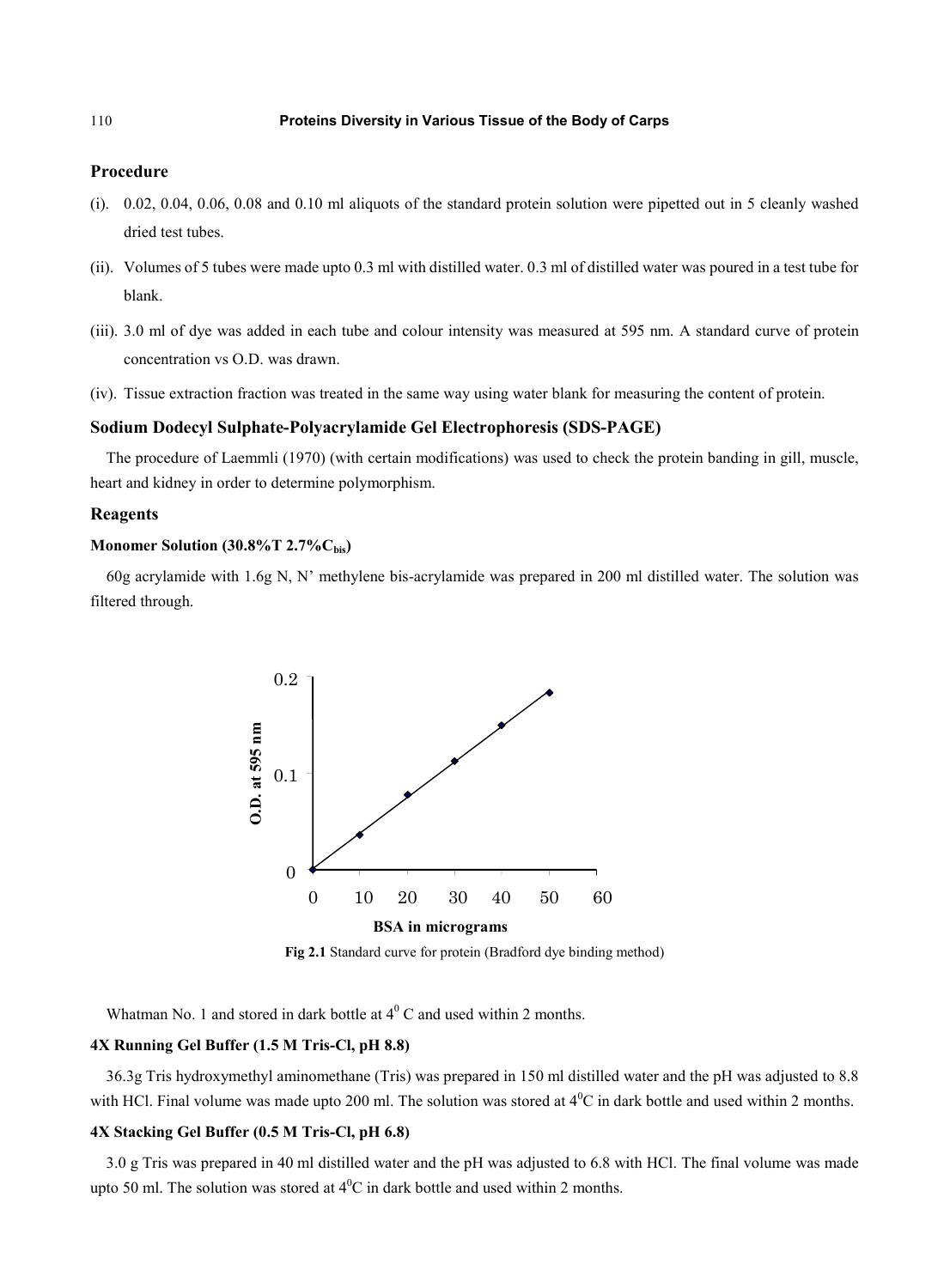#### **10% Ammonium Persulphate (initiator)**

0.1g Ammonium persulphate was prepared in 1 ml distilled water just before use.

#### **10% SDS**

10g sodium dodecyl sulphate was prepared in 100 ml distilled water and stored up to 6 month in room temperature.

#### **TEMED**

N, N, N', N', tetramethyl ethylene diamine (TEMED) was used as such (commercial preparation).

# **2X Sample Buffer (0.125 M Tris-Cl, 4% SDS, 40% v/v Gylcerol, 0.2 M DTT/ 8% β Mecaptoethanol, 0.02% Bromophenol Blue, pH 6.8)**

0.7 ml of β Mecaptoethanol, 4 ml of 10% SDS, 2 ml of 40% glycerol and 2 mg Bromophenol blue dye were added in 2.5 ml stacking gel buffer of pH 6.8 to a final volume of 10 ml.

#### **Tank/Electrode Buffer (0.025 M tris, 0.192 M glycine, 0.1% SDS, pH 8.3)**

3.028 g Tris base, 14.413 g glycine and 1g SDS dissolved in 1000 ml of distilled water and pH was adjusted to 8.3 with concentration HCl if needed.

#### **Water-Saturated n-Butanol**

50 ml of n-butanol was mixed with 5 ml of distilled water in a bottle and shaked. The top phase was used to overlay gels and stored at room temperature indefinitely.

#### **Staining Solution**

Solution of 1.0 g coomasie brilliant blue R-250 in the 1 litre of water: methanol: acetic acid (1:5:4) was prepared.

#### **Destaining Solution**

Destaining was done by using 4% NaCl solution.

#### **Procedure**

- (i). Electrophoretic glass plates (16 x 19 cm) were washed with soap water, rinsed thoroughly in distilled water and dried. Then concentrated alcohol was used to further clean if any grease left over.
- (ii). Two glass plates were placed together with high vacuum-greased spacer between them, along the two sides and along the bottom edge. The thickness of the spacer determined the thickness of the gel (1.5 mm).
- (iii). The plates were clamped with clamps and using base clamps it was kept in vertical position.
- (iv). Approximately 60 ml of the separation gel of 10% concentration were prepared; 30ml/plate as given in table (3.2) and poured in between the plates to a level of 5 cm below the notch. For the purpose of casting gradient gel (higher concentration gel solution layered towards bottom of the plate followed by lower concentration gels at the top). Water saturated n-butanol was used  $\omega$  0.3 ml per gel to get a smooth surface of the separating gel and allowed to polymerized atleast for one hour. Thus, after polymerization overlayed water along with saturated n-butanol was washed away thoroughly using distilled water atleast three times.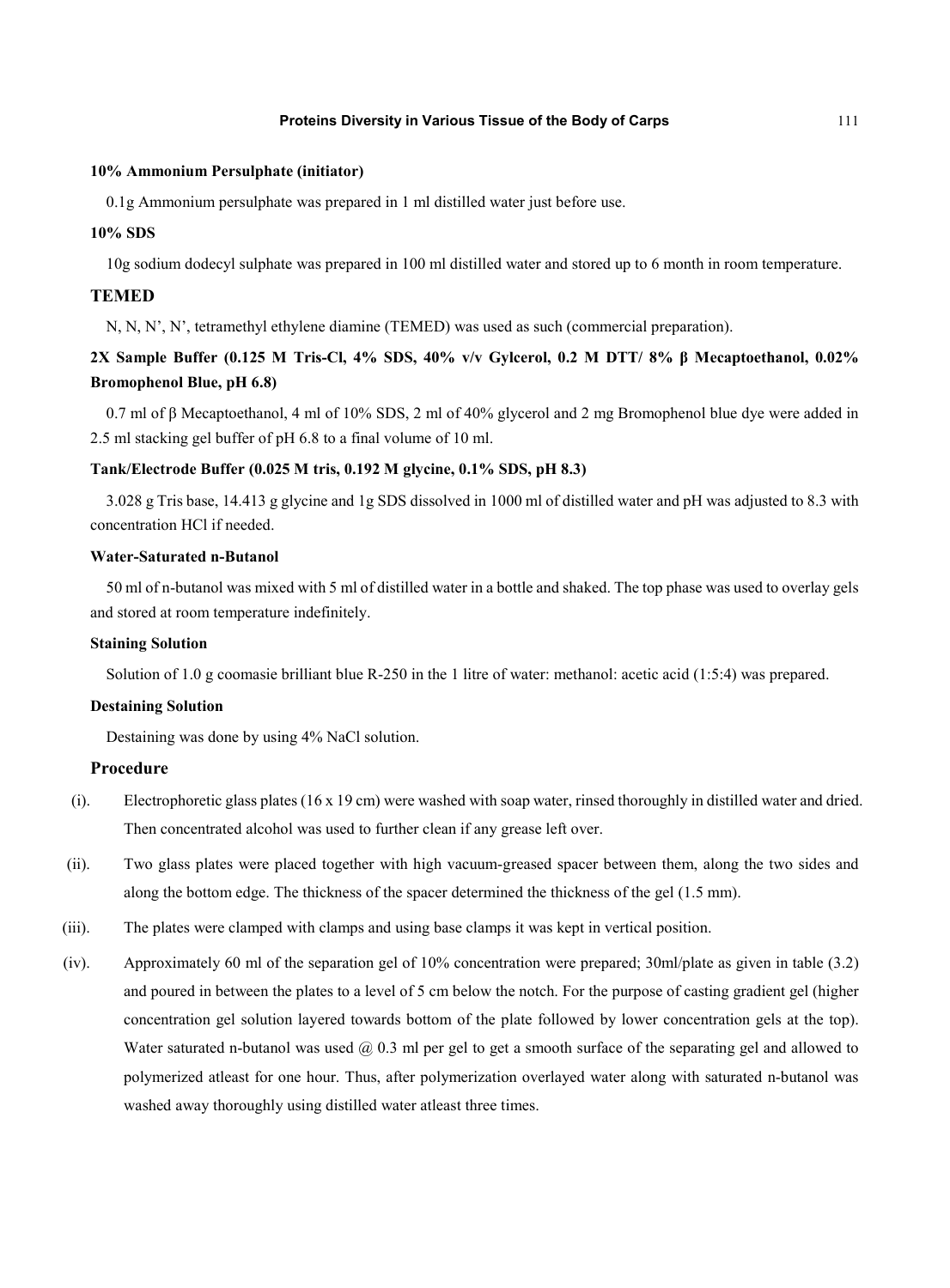| Monomer solution         | $20 \text{ ml}$ |
|--------------------------|-----------------|
| 4X Running gel buffer    | $15 \text{ ml}$ |
| 10% SDS                  | $0.6$ ml        |
| ddH <sub>2</sub> O       | $24.1$ ml       |
| 10% Ammonium persulphate | $300 \mu l$     |
| TEMED                    | $20 \mu l$      |

**Table 2.1** Running gel solution (10%) (60 ml; 1.5 mm thick two gels)

- (v). Stacking gel solution was prepared as given in table 3.2 and poured over the separating gel. Simultaneously 13 fingered combs were inserted in between the plates from the notch to leave a place of about 1 cm in between the surface of the separating gel and finger of the comb. It was also kept for one hour for polymerization.
- (vi). After the stacking gel had polymerized, the bottom spacer was removed and the whole unit was attached to the electrophoresis apparatus.
- (vii). Lower and upper chamber were filled with electrode/tank buffer and trapped air bubbles near the lower surface of the separating gel were removed by inclining the assembly.

| Monomer solution         | $2.66$ ml        |
|--------------------------|------------------|
| 4X Running gel buffer    | $5.0$ ml         |
| 10% SDS                  | $0.2$ ml         |
| ddH <sub>2</sub> O       | $120 \text{ ml}$ |
| 10% Ammonium persulphate | $100 \mu l$      |
| TEMED                    |                  |

**Table 2.2** Stacking gel solution (4% acrylamide; for two gels)

- (viii). 10-20 μl of samples containing 30 μg of protein were dissolved in sample buffer. Final concentration of SDS and β-mercaptoethanol were adjusted to 2 & 4 % respectively in these samples.
- (ix). The loading samples were kept in water bath of  $100^{\circ}$  C for 90 seconds.
- (x). Then samples were applied in each slot using micro pipette.
- (xi). Power pack (MAC) was connected with the electrophoretic chamber with cathode in the upper chamber and anode in the lower chamber.
- (xii). Electrophoresis was performed at 80 volts constant voltage for 20 minutes and then 110 volts till indicator dye (bromophenol blue) approached the bottom of the gel.
- (xiii). Spacers were removed and the plates were gently separated with a spatula and gel was transferred to a dish containing staining solution for one hour.
- (xiv). Dye was replaced with destaining solution till the background was clear.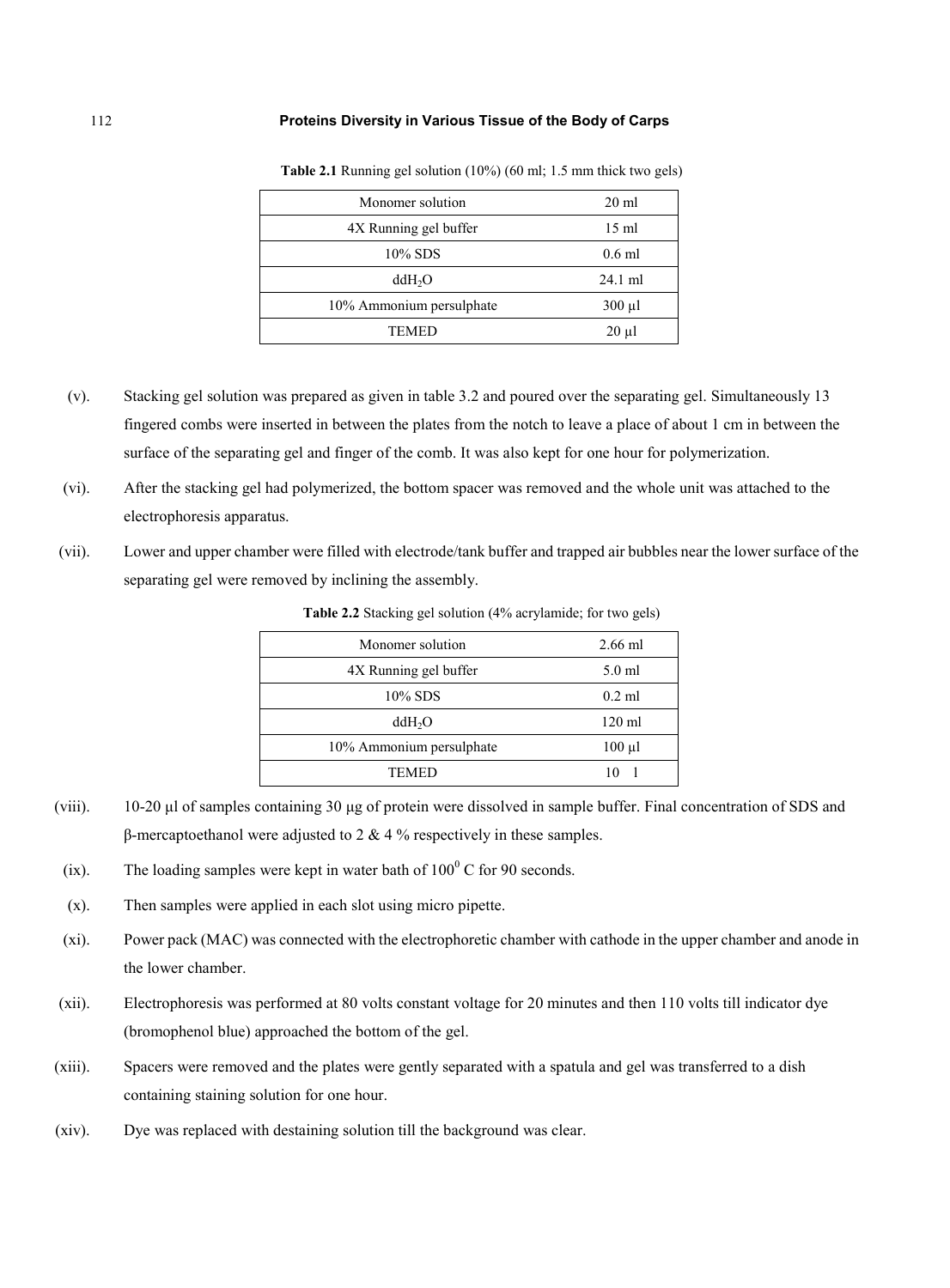#### **Determination of Rm of SDS-PAGE bands**

Relative mobility (Rm) values were calculated from the following formula

$$
Rm = \frac{Migration distance of polypeptides}{Migration distance of tracking dye}
$$

#### **Analysis of Gel by Jaccard's Co-Efficient**

Since genetic expression can vary due to many factors, analysis of similarity co-efficient like Jaccard's co-efficient can be very helpful (Jaccard, 1908). The co-efficient of Jaccard's omits consideration of negative matches. The Jaccard's co-efficient is expressed as follows

J. C. = 
$$
\frac{\sum \text{Common bands}}{\sum \text{Common bands } + \sum \text{Different bands}}
$$

#### **Reagents**

#### **30% Acrylamide:Bisacrylamide Solution (37.5:1)**

75g acrylamide with 2g NN' methylene bisacrylamide was prepared in 250 ml distilled water and stored in brown glass bottle for 3 months at  $4^0C$ .

#### **4X Separating Gel Buffer**

36.3g Tris Hydroxymethylamine methane (Tris) of pH 8.8 was prepared in 150 ml distilled water. pH was adjusted to 8.8 with HCl and the final volume was made up to 200 ml and stored in brown bottle for 3 months at  $4^{\circ}$  C.

#### **4X Stacking Gel Buffer**

15.1g Tris-HCl was prepared in 40 ml distilled water. pH was adjusted to 6.8 with HCl and the final volume was made up to 50 ml and stored in brown bottle for 3 months at  $4^{\circ}$  C.

#### **10% Ammonium Persulphate**

1g ammonium persulphate was prepared freshly in 10 ml distilled water.

#### **TEMED**

N, N, N', N', tetramethyl ethylene diamine (TEMED) was used as supplied, stored in cold dry place.

#### **H2O-Satureted n-butanol**

50 ml of n-butanol was mixed with 5 ml distilled water and stored at room temperature.

#### **Electrophoresis Buffer**

6.0 g of 0.025M Tris was dissolved in 1 litre of water containing 28.8g of 0.192M glycine. If weighed accurately pH would come 8.3 otherwise adjust with 1 M HCl.

#### **2X sample Buffer**

Sample preparation was carried out by mixing about 25 μl tissue extracted protein solution with 1 μl of bromophenol blue (0.5%) and 40 % glycerol. The amount of protein taken depended upon the type of enzyme to be stained. Same concentration of protein was loaded in each slot/well for staining one type of enzyme.

Staining and destaining solutions for visualizing total protein bands were same as for SDS-PAGE.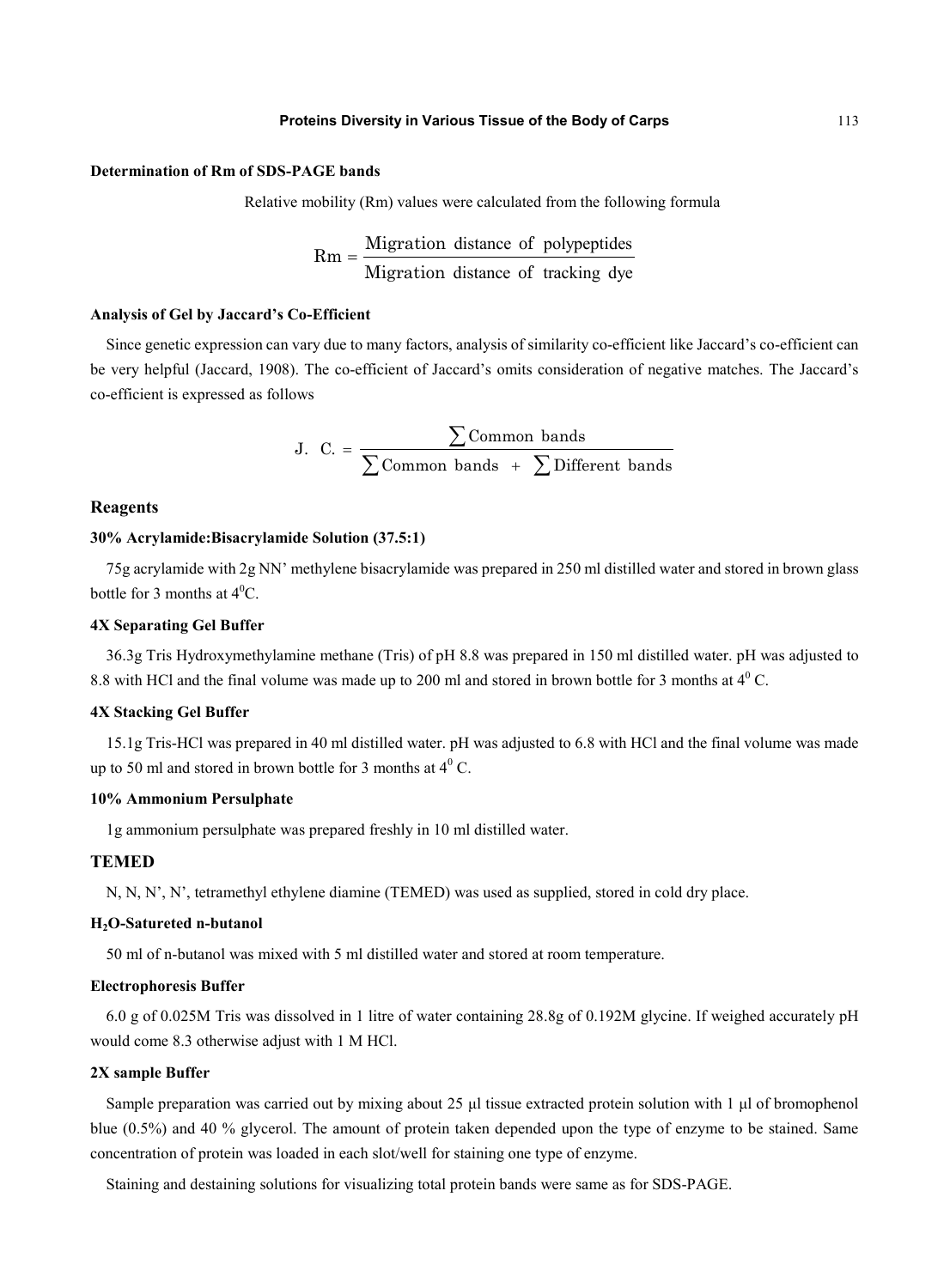| <b>Stock solutions</b>       | Stacking gel 4% | Separating gel mixture 7.5% |
|------------------------------|-----------------|-----------------------------|
| 30% Acrylamide: Bis solution | $2.66$ ml       | $15 \text{ ml}$             |
| 4 x Separating gel buffer    |                 | $15 \text{ ml}$             |
| 4 x Stacking gel buffer      | $5.0$ ml        |                             |
| Distilled water              | $12.2$ ml       | $29.7$ ml                   |
| 10% Ammonium per sulphate    | $100 \mu l$     | $300 \mu l$                 |
| <b>TEMED</b>                 | $10 \mu l$      | $20 \mu l$                  |

**Table.** Recipe for gel preparation for nondissociating discontinuous buffer system

# **3. Results and Discussion**

#### **Protein Based Markers**

Non-specific staining of soluble muscle, gill, heart and kidney proteins and specific staining of enzymes as in the above tissues (muscle, gill, heart and kidney) were carried out to visualize genetic polymorphism in these six composite species of Indian major; *Labeo rohita*, *Catla catla*, *Cirrhinus mrigala* and Exotic carps; *Ctenopharyngodon idella*, *Hypophthalmichthys molitrix*, *Cyprinus carpio* respectively.



**Figure 3.1.** Relative gill area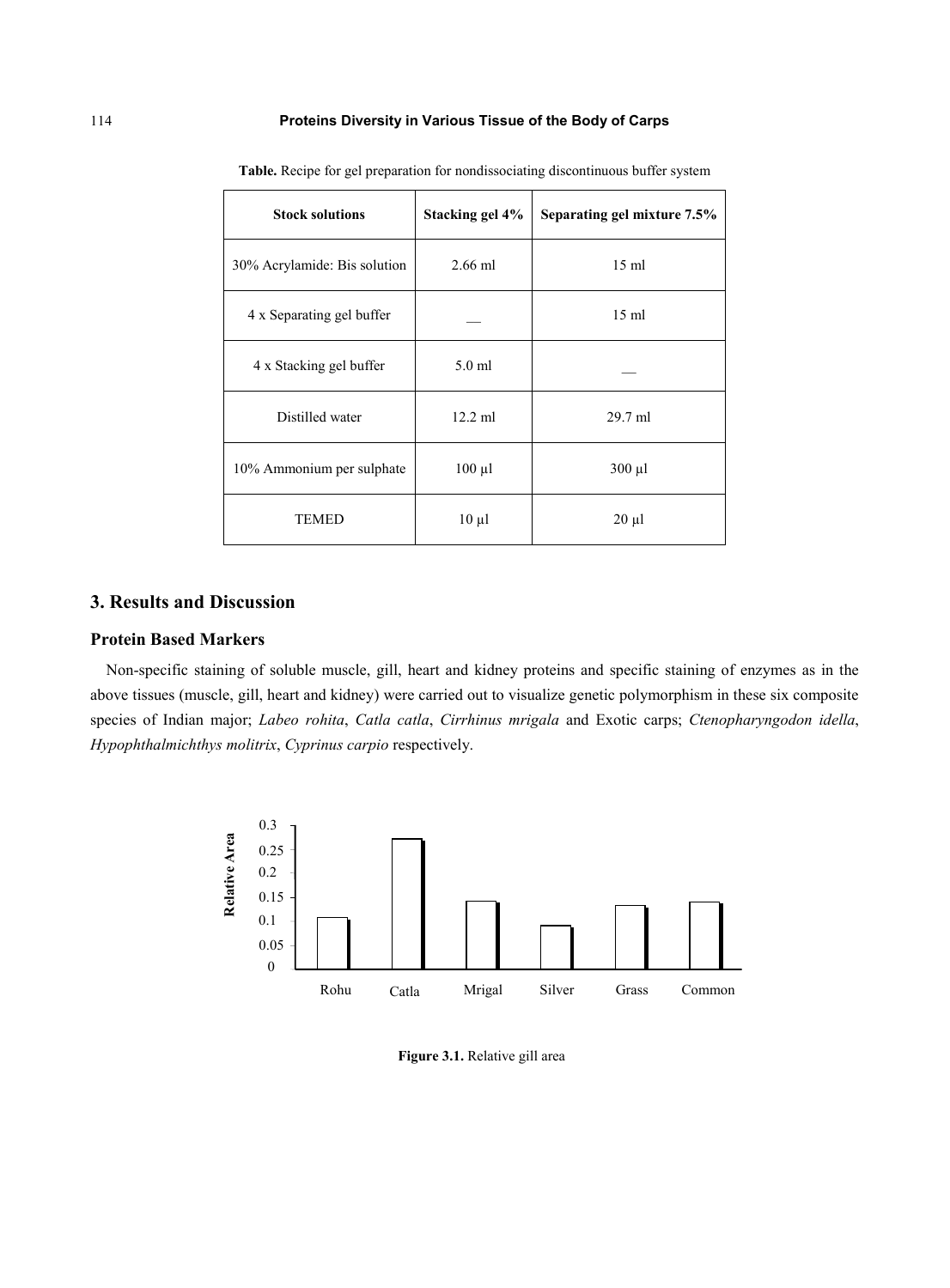

**Figure 3.2.** Relative heart area





### **Interpretation of Gels**

After staining an enzyme varying number of bands appeared in the tissues extracts from each species. These bands corresponded to:

- (a) The products of the expression of several genes at several loci,
- (b) The products of the expression of several alleles of a given gene at a given locus,
- (c) Conformational changes of a given protein molecule,
- (d) Molecule synthesized by a given gene or group of genes, which have undergone various post-translational modification.

Based upon the above facts the gels of proteins under present study were visualized as described below.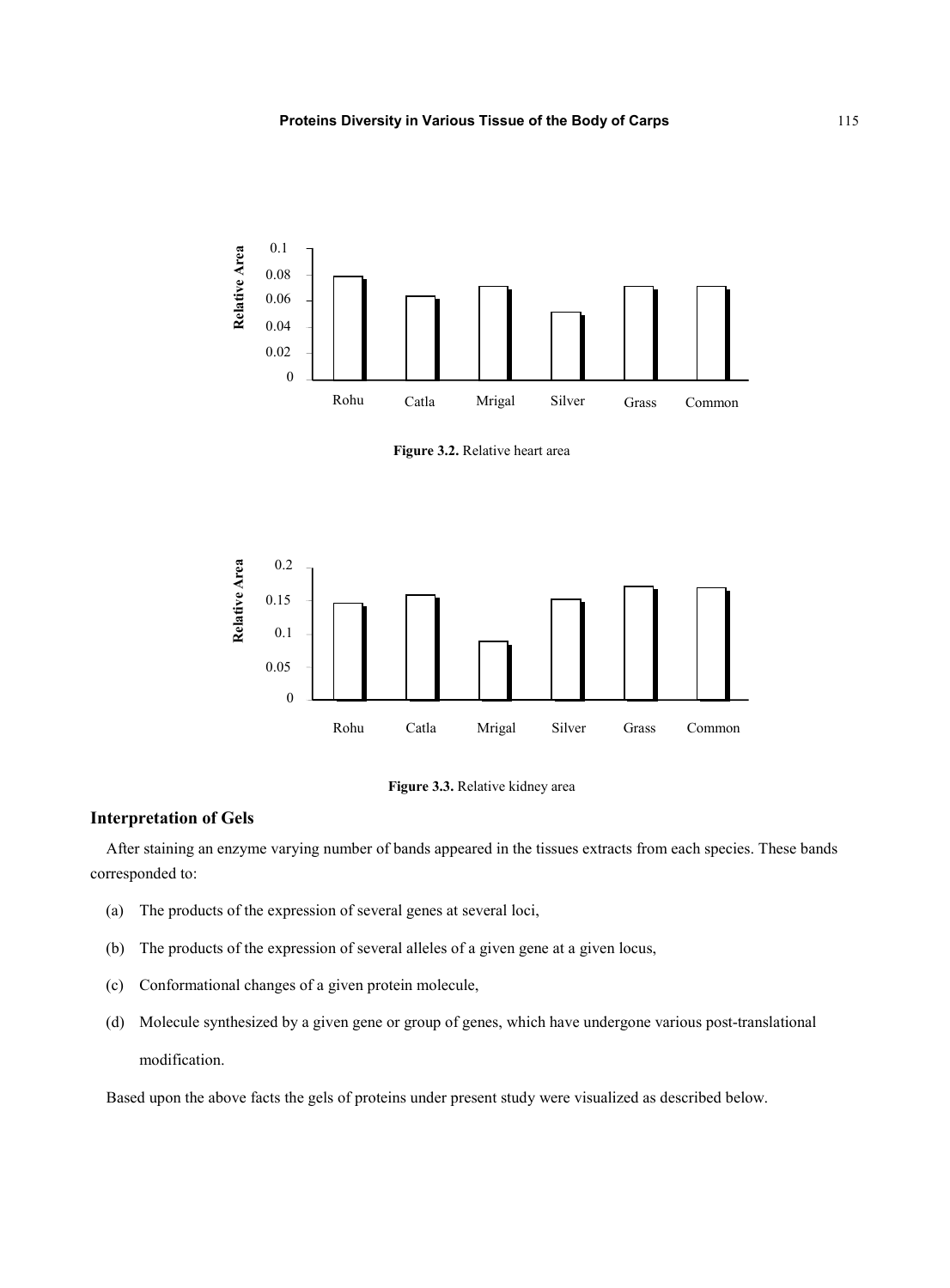## **General Proteins**

Soluble proteins pattern was recorded for four tissues (gill, muscle, heart and kidney). A gradient gel of (10% polyacrylamide) using SDS (10%) along with β Mecaptoethanol (8%) found suitable to resolve denatured proteins optimally.

| Comparisons | Similar Bands            | <b>Total Bands</b> | Jaccard'S Co-Efficient |
|-------------|--------------------------|--------------------|------------------------|
| $G1-G2$     | 6                        | 26                 | 0.23                   |
| $G1-G3$     | 4                        | 23                 | 0.17                   |
| $G1-G4$     | 2                        | 21                 | 0.09                   |
| $G1-G5$     | 3                        | 23                 | 0.13                   |
| $G1-G6$     | 5                        | 25                 | 0.2                    |
| $G2-G3$     | 5                        | 27                 | 0.18                   |
| $G2-G4$     | $\overline{4}$           | 25                 | 0.16                   |
| $G2-G5$     | $\overline{4}$           | 27                 | 0.14                   |
| $G2-G6$     | $\overline{\mathcal{L}}$ | 29                 | 0.13                   |
| $G3-G4$     | $\overline{4}$           | 22                 | 0.18                   |
| $G3-G5$     | 6                        | 24                 | 0.25                   |
| $G3-G6$     | 5                        | 26                 | 0.19                   |
| G4-G5       | 3                        | 22                 | 0.13                   |
| $G4-G6$     | 4                        | 24                 | 0.16                   |
| $G5-G6$     | 6                        | 24                 | 0.25                   |

**Table 4.6** Total score between gills (G) of six species

**Table 4.7** Total score between muscles (M) of six species

| Comparisons | Similar Bands  | <b>Total Bands</b> | Jaccard'S Co-Efficient |
|-------------|----------------|--------------------|------------------------|
| $M1-M2$     | 5              | 30                 | 0.16                   |
| $M1-M3$     | 5              | 28                 | 0.17                   |
| $M1-M4$     | 5              | 28                 | 0.17                   |
| $M1-M5$     | 1              | 28                 | 0.03                   |
| $M1-M6$     | $\theta$       | 34                 | 0.0                    |
| $M2-M3$     | 7              | 34                 | 0.2                    |
| $M2-M4$     | 5              | 34                 | 0.14                   |
| $M2-M5$     | 5              | 34                 | 0.14                   |
| $M2-M6$     | $\overline{4}$ | 40                 | 0.1                    |
| $M3-M4$     | $\overline{4}$ | 32                 | 0.12                   |
| $M3-M5$     | $\overline{c}$ | 32                 | 0.16                   |
| $M3-M6$     | $\overline{4}$ | 38                 | 0.1                    |
| $M4-M5$     | 4              | 32                 | 0.12                   |
| $M4-M6$     | 4              | 38                 | 0.1                    |
| M5-M6       | 7              | 38                 | 0.18                   |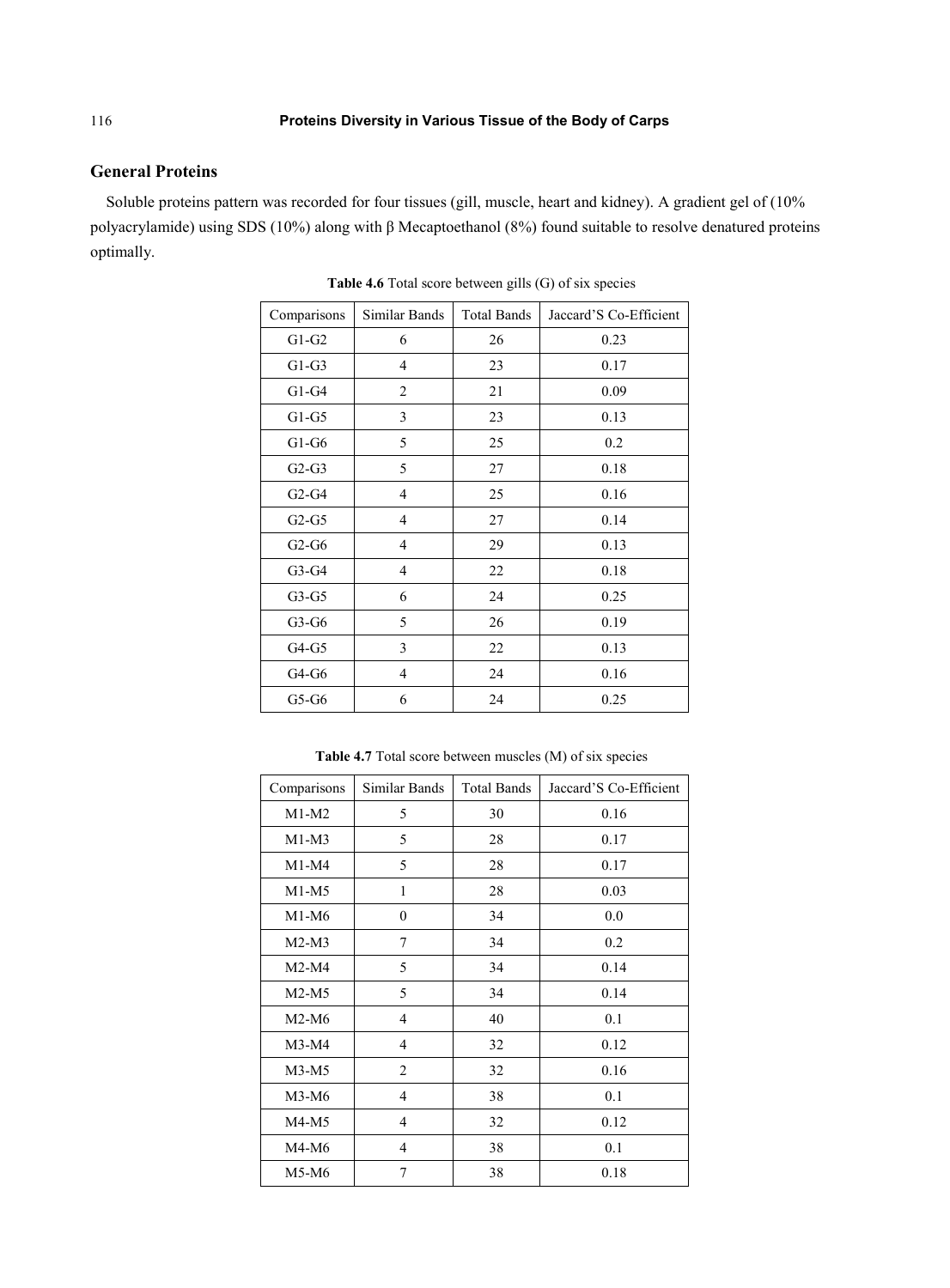| Comparisons | Similar Bands  | <b>Total Bands</b> | Jaccard'S Co-Efficient |
|-------------|----------------|--------------------|------------------------|
| $H1-H2$     | 1              | 28                 | 0.33                   |
| $H1-H3$     | $\theta$       | 28                 | 0.0                    |
| H1-H4       | 2              | 32                 | 0.06                   |
| $H1-H5$     | 6              | 32                 | 0.18                   |
| $H1-H6$     | $\overline{2}$ | 31                 | 0.06                   |
| $H2-H3$     | $\overline{4}$ | 30                 | 0.13                   |
| $H2-H4$     | 2              | 34                 | 0.05                   |
| $H2-H5$     | 3              | 34                 | 0.08                   |
| $H2-H6$     | 5              | 33                 | 0.15                   |
| H3-H4       | 4              | 34                 | 0.11                   |
| $H3-H5$     | 2              | 34                 | 0.05                   |
| H3-H6       | $\overline{4}$ | 33                 | 0.12                   |
| H4-H5       | 7              | 38                 | 0.18                   |
| H4-H6       | $\overline{4}$ | 37                 | 0.1                    |
| H5-H6       | $\overline{2}$ | 37                 | 0.05                   |

**Table 4.8** Total score between hearts (H) of six species

**Table 4.9** Total score between kidneys (K) of six species

| Comparisons | Similar Bands  | <b>Total Bands</b> | Jaccard'S Co-Efficient |
|-------------|----------------|--------------------|------------------------|
| $K1-K2$     | 6              | 22                 | 0.27                   |
| $K1-K3$     | 3              | 20                 | 0.15                   |
| $K1-K4$     | $\overline{2}$ | 25                 | 0.08                   |
| $K1-K5$     | $\mathbf{1}$   | 21                 | 0.04                   |
| $K1-K6$     | $\mathbf{0}$   | 23                 | 0.0                    |
| $K2-K3$     | $\overline{4}$ | 22                 | 0.18                   |
| K2-K4       | 3              | 27                 | 0.11                   |
| $K2-K5$     | 3              | 23                 | 0.13                   |
| $K2-K6$     | $\mathbf{0}$   | 25                 | 0.0                    |
| K3-K4       | 3              | 25                 | 0.12                   |
| $K3-K5$     | 1              | 21                 | 0.04                   |
| K3-K6       | $\overline{c}$ | 23                 | 0.08                   |
| K4-K5       | 1              | 26                 | 0.03                   |
| K4-K6       | $\overline{2}$ | 28                 | 0.07                   |
| K5-K6       | $\theta$       | 24                 | 0.0                    |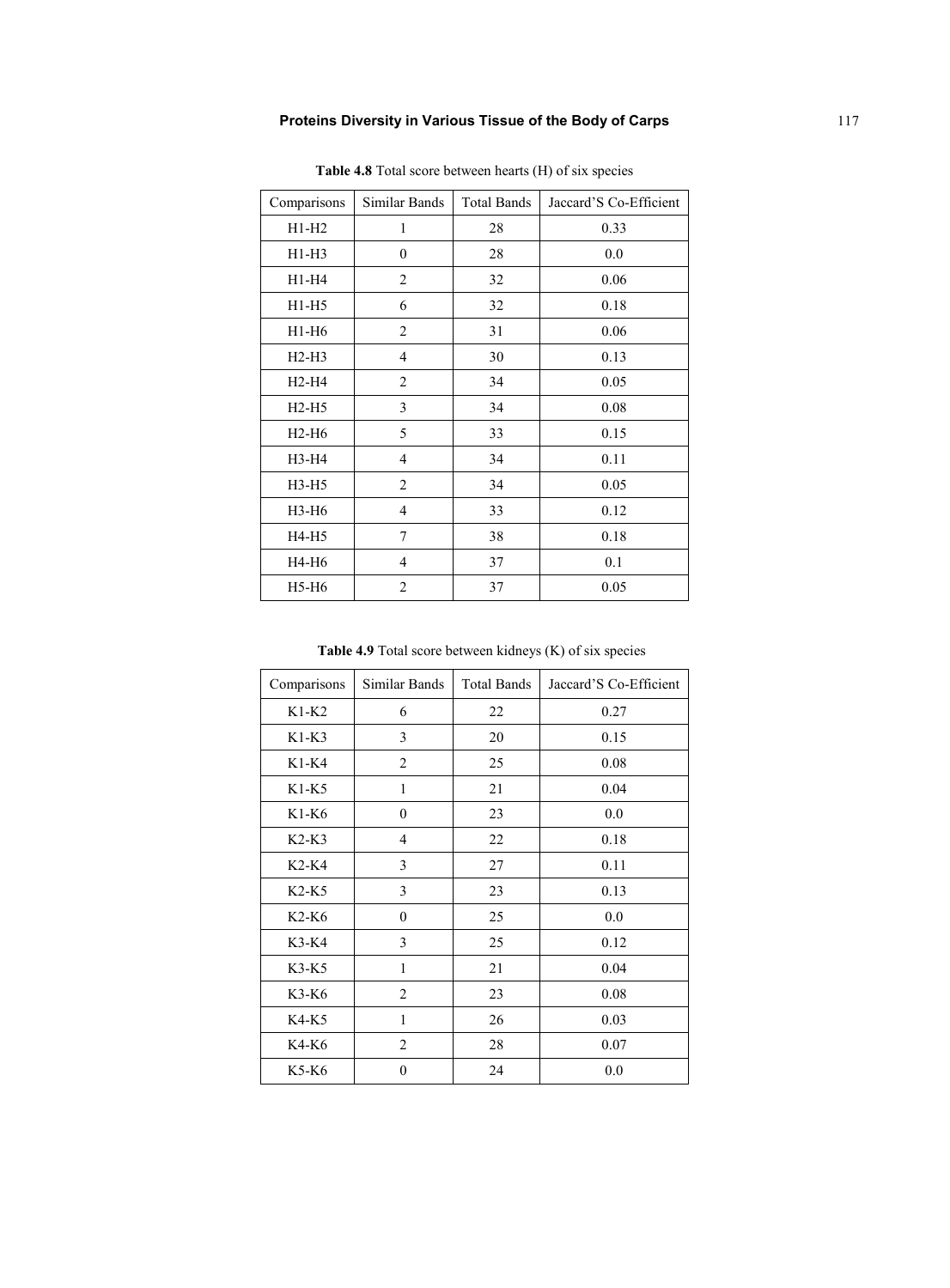

**Figure 3.4.** Dendogram representation of all the six species with respect to their Rm values.

Jaccard's co-efficients are shown in Table 4.6, 4.7, 4.8 and 4.9 for gill, muscle, heart and kidney for all the six species respectively. Dendogramic representation of all the above observation was shown is figure 4.5 clearly depicts the closeness between the species. In the case of gill tissue *L. rohita* & *C. catla* were closely related followed by *H. molitrix* & *C. idella*. *C. carpio* was closely related with *L. rohita* & *C. catla* then *H. molitrix* & *C. idella*. *C. mrigala* was observed to have the farthest relationship with remaining species.

In the case of muscle tissue *C. catla* & *H. molitrix* were observed to be closely related with much closer link with *L. rohita* followed by *C. mrigala* & *C. carpio*. *C. idella* has closer relation with the above three species then the later two.

In the case of heart tissue *L. rohita* & *C. idella* were observed to be closely related with closer link with *H. molitrix* & *C. carpio*. *C. catla* & *C. mrigala* follows next which were farthest from the above four species.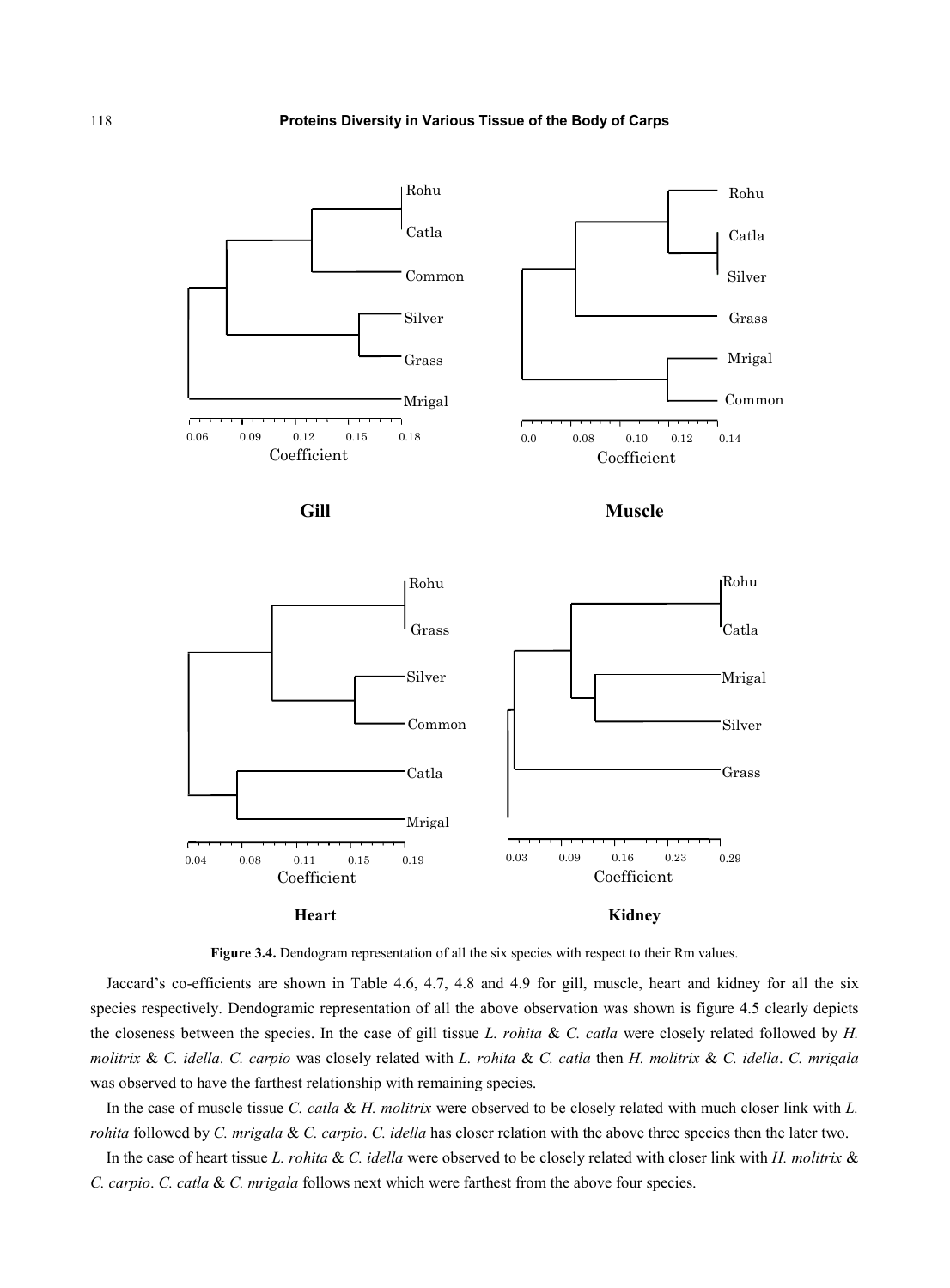In the case of kidney tissue *L. rohita* & *C. catla* were observed to be closely related with closer link with *C. mrigala*  & *H. molitrix*. *C. idella* was closely related with the above four followed by *C.mrigala*.

Gene structure determines protein structure and genetic variation at protein coding loci results in changes in the amino acid sequences of proteins. At the protein level, electrophoresis is one technique which can be utilized to detect such differences. In numerous early electrophoretic studies of fish stock variation of general proteins in muscles as revealed by non-specific protein stain such as amino black or commassie blue, have been employed for analysis of genetic variability (Choudhry,et.al' 1975 ,Shaklee and Salini, 1985; Chakraborty, 1990; Smith 1990 ,King and Pate, 1992 and Pandey and Hasnain, 1994). However under present investigation no polymorphic loci were detected in all the tissues (gill, muscle, heart and kidney) of all the six species of Indian major carp and Exotic carp using SDS-PAGE. Similar type of observation was also recorded earlier in muscle extract of three species of farmed reared Indian major carp using SDS-PAGE ( Abella1982 ,Kothari, 2002 ,Bhatia et al;(, 2003, 2005 ,Saxena,2006)). Jaccard's co-efficient observed in the present study was found be tissue specific. Bhatia, (1998) claimed that *C. catla, L. rohita, C. carpio* and *C. mrigala* to be closely related based on protein profile observed through Jaccard's co-efficient. Problem were faced by many earlier workers which can only be resolved either by modifying present electrophoretic method using other denaturing agents such as Urea/CTAB instead of SDS (Pandey and Hasnain, 1994) or by isoelectric focusing (Whitmore, 1990,Ward 2000)) or two dimensional electrophoresis (Hames and Rickwood, 1981). Thus, different denaturing agents under different gradient can be tried to resolve any possible results. Interpretation of the banding pattern by Jaccard's co-efficient using Rm values can give a preliminary picture of the investigation.

The composite species of Indian major carp and Exotic carp forms the backbone of Indian aquaculture, even though the later was brought to India which now has been well adapted to the local conditions and forms an integral part of the freshwater genetic diversity. But it has been seen recently that the aquaculture production come to a standstill and simultaneously capture fishery of these species are also declining at a faster rate. This may be due to the fact that the breeding programme in most of the hatchery uses limited stock and there is little or no precaution for the genetic variability of the brooders. The wanton destruction of both adult and juvenile fish, ecological degradation, impact of river valley projects, pollution, introduction of competitive and fast growing exotics are some of the causes in natural fisheries.

Knowledge of genetic variability in past have been proven fruitful to fishery managers in identifying discrete breeding populations. Besides, estimation of stock mixture, indicating problems in fish culture, recognizing and quantifying hybrid populations as well as providing insights into conservation problems may be tackled by molecular technique using protein(s). Keeping in view of the above aspects an attempt was made to employ protein analysis as effective means of studying genetic diversity in this composite fish species. Highest production per unit area has been obtained in the polyculture of carps in India Murthy, (2002).

The salient observations of the study are summarized.

- 1. The relative anatomy of the target organs except muscle was also studied in which some species has better result than the others due to their difference in physiological behaviour.
- 2. Non-specific staining of denatured proteins of tissues viz., gill, muscle, heart and kidney on 10% gradient SDS-PAGE revealed similar banding pattern in all the species and observed to be tissue specific.

Thus, it is concluded that the species investigated being of the same family possess very close relationship with respect to the morphology and protein.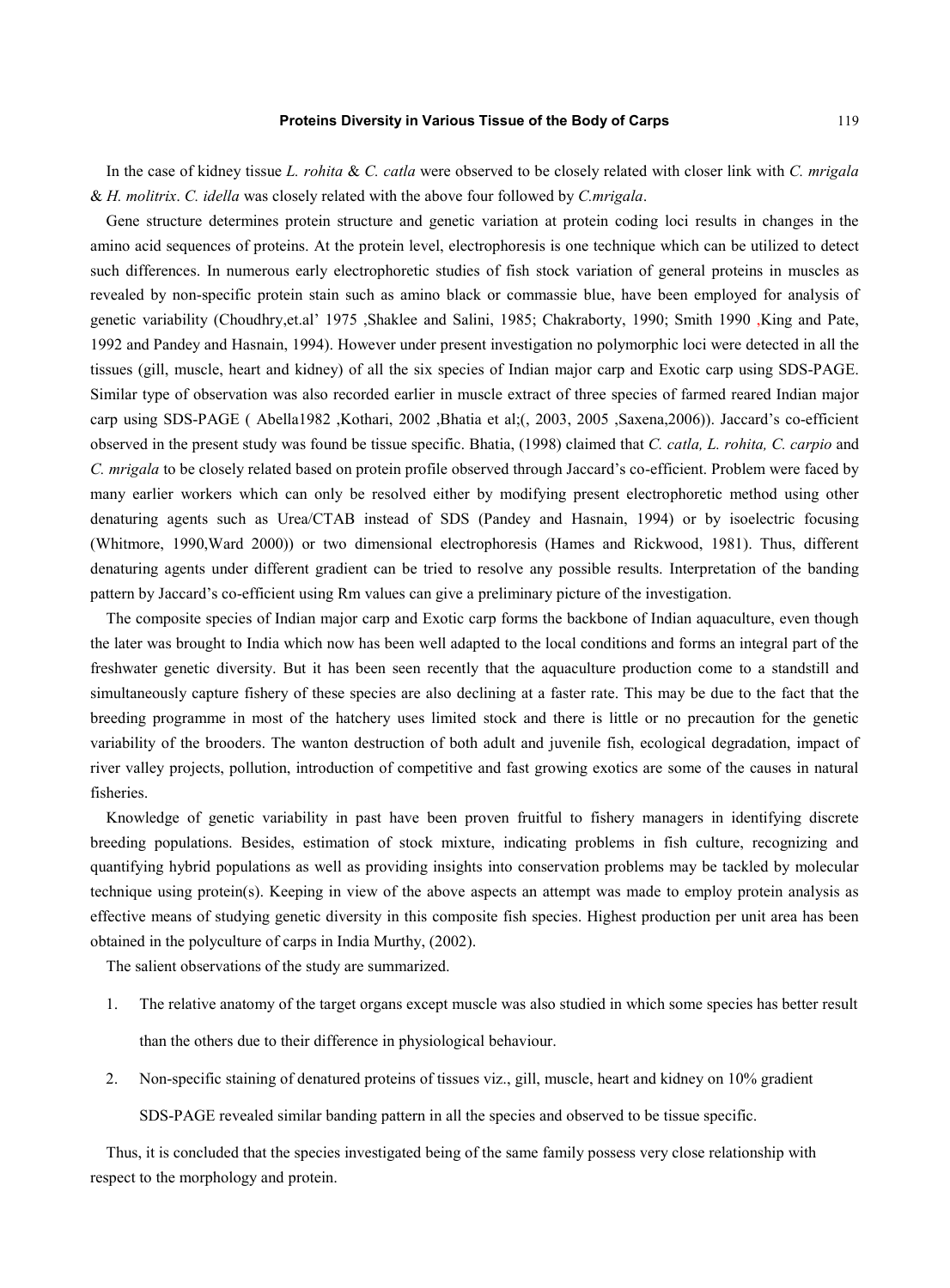#### **Acknowledgments**

Authors are thankful to HOD Fishery Resource Management, HOD Biochemistry and Dean CFSC& Dean CBSH for providing required facilities.Mr Ningthoukhongjam Soranganba is thankful to ICAR NEW DELHI for junior research fellowship.

### **References**

- [1]. Abella, T.A. (1982). Electrophoretic variation in different population of channel catfish (Ictaluruspunctatus) based on serum protein polymorphism (Phillippines). CLSU-Scientific J. 3(1): 26-37.
- [2]. Bhatia, R. (1998). Protein profiles in Teleost of Tarai region based on PAGE and SDS-PAGE. Master degree thesis, Dept. Biochem. G.B.P.U.A. & T., Pantnagar, India-263 145.
- [3]. Bhatia. R., Amita Saxena and D.P. Mishra, (1997a). A comparison of cultured and wild fishes for their proten profile. VI Intl. Symp. on Genetics in Aquaculture, Scotland, June,24-28
- [4]. Bhatia. R, Amita Saxena and D.P. Mishra, (1997b). Protein profiles on SDS- PAGE on a few telcost. 66th Annual Meeting of Society of Biological Chemists of India, Visakhapatnam, Dec. 22-21.
- [5]. Bhatia. R, Amita Saxena and D.P.. Mishra (2003). Electrophoresis of Protein and Phylogenetic relationship of a few teleosts. Aquacult 4(1): 81-84.
- [6]. Bhatia. R, Amita Saxena and D.P. Mishra (2005). Protein profile of Fishes on PAGE Aquacult 6(1): 69-75.
- [7]. Carvalho, G.R.; and Hauser, L. (1994). Molecular genetics and stock concept in fishes. Rev. Fish. Biol. Fish. 4:326-334.
- [8]. Chakraborty, S.K. (1990). Electrophoretic study on muscle and eye lens proteins of three sciaenids. Indian J. Fish. 37: 93-98.
- [9]. Chaudhuri, H.; Chakraboty, R.D.; Sen, P.R.; Rao, N.G.S. and Jena, S. (1975). A New Height in Fish production in Composite Fish culture in Freshwater ponds. Aquaculture, 6: 343-355.
- [10]. FAO, (1981). Conservation of the genetic resources of fish: Problem and Recommendation. Report of the expert consultation on the genetic resource of fish. FAO fisheries Technical Paper No. 217. FAO, Rome.
- [11]. Ferguson, M.M. and Danzmann, R.G. (1998). Role of Genetic Markers in Fisheries and Aquaculture: Useful Tools or Stamps Collection. Can. J. Fish. Aquat. Sci. 55:1553-1570.
- [12]. Hames, B.D. and Rickwood, D. (1981). Gel electrophoresis of Proteins. A practical approach. Oxford, IRL. 525.
- [13]. Ibrahim, K.H.; S.D. Kotwal and S.D. Gupta. (1988). Embryonic and Larval Development among Catla catla (Hamilton) x Hypophthalmichthys molitrix (Valenciennes) hybrid. J. Inland Fish. Soc. India. 12(2): 69-73.
- [14].Jaccard, P. (1908). In: An introduction to numerical classification. Clifford, H.T. and Stephenson W. eds. New York, Academic Press. 54.
- [15]. King, T.L. and Pate, H.O. (1992). Population structure of spotted seatrout inhabiting the Texas gulf.
- [16]. Kothari, H. (2002). Protein and isozyme(s) electrophoretic pattern for characterization of farm reared Indian major carp. Master degree thesis, Dept. Biochem. G.B.P.U.A. & T., Pantnagar, India-263145.
- [17]. Laemmli, U.K. (1970). Cleavage of structure proteins during the assembling of the head of bacteriophages T4. Nature, 227: 680-685.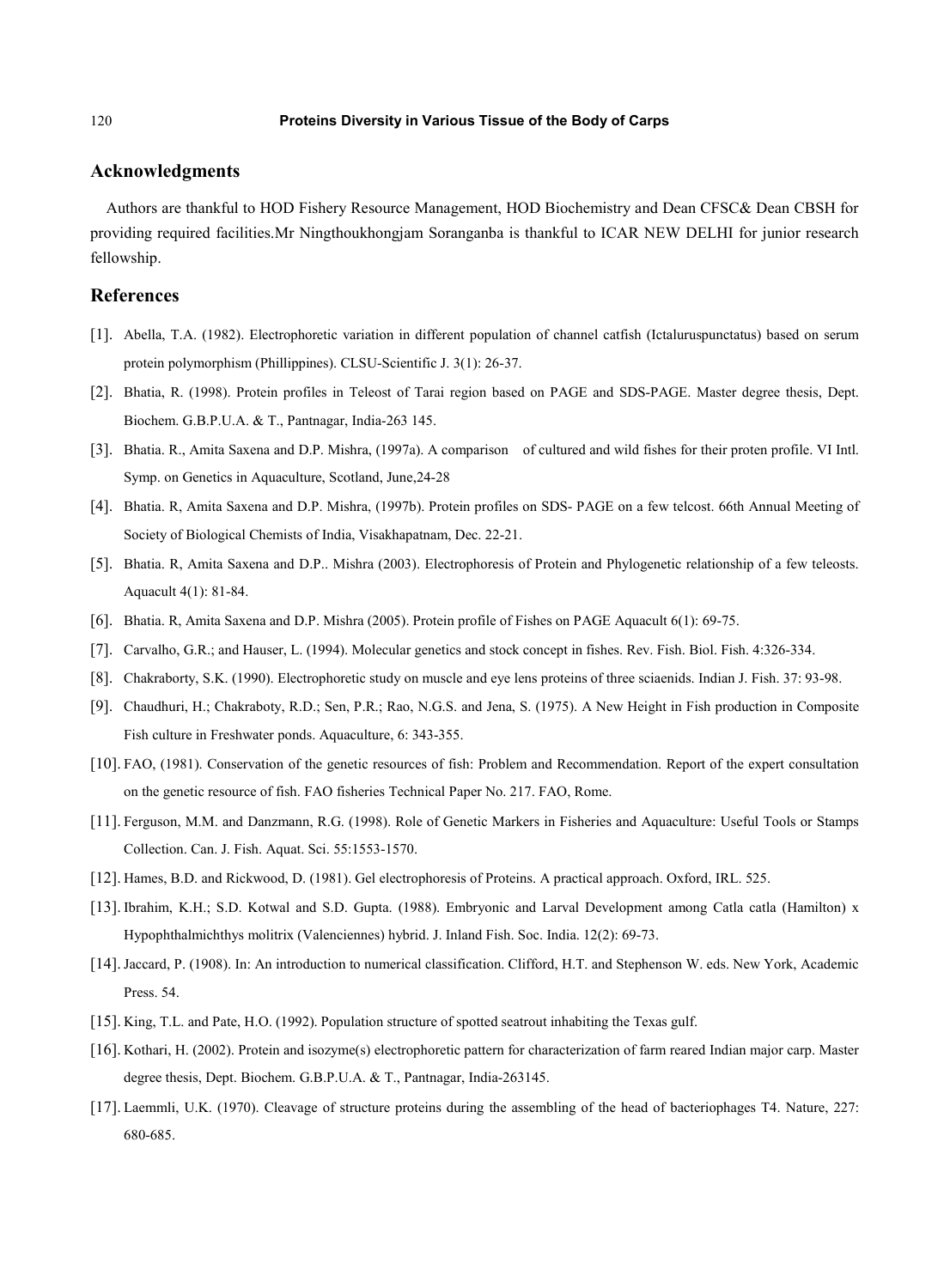- [18]. Murthy, H.S. (2002). Culture & Feeding of Indian Major Carps. Technical Bulletin, American soybean Association, Asia Sub-continent.7-9.
- [19]. Pandey, R.B. and Hasnain, A. (1994). Protein polymorphism in muscle myogens of Heteropneustes fossilisi.Current Sci. 66: 870-871.
- [20]. Reddy, P.V.G.K. (1999). Genetic Resources of Indian Major Carps. FAO Fisheries Technical Paper.No.387. Rome, FAO.76.
- [21]. Saxena, Amita. (2006). A Text of Biochemistry. Discovery Publishing House, New Delhi.
- [22]. Shaklee, J.B. and Salini, J.P. (1985). Genetic variation and population subdivision in Australian Barramundi, Lates calcifer (Bloch). Aust. J. Mar. Freshwat. Res. 36: 203-218.
- [23]. Smith, P.J. (1990). Protein electrophoresis for identification of Australian fish stocks. Aust. J. Mar.Freshwat. Res. 41: 823-33.
- [24]. Smith, P.J. and Conroy, A.M. (1992). Loss of genetic variation in hatchery produced abalone, Haliotis iris. N.Z. J. Mar. Freshwat. Res. 26: 81-85.
- [25]. Ward, R.D. and Grewe, P.M. (1994). Appraisal of Molecular Genetic Technique in Fisheries. Rev. Fish. Biol.Fish.4:300-325.
- [26]. Ward, R.D. (2000). Genetics in Fisheries Management. Hydrobiologia.420:191-201.